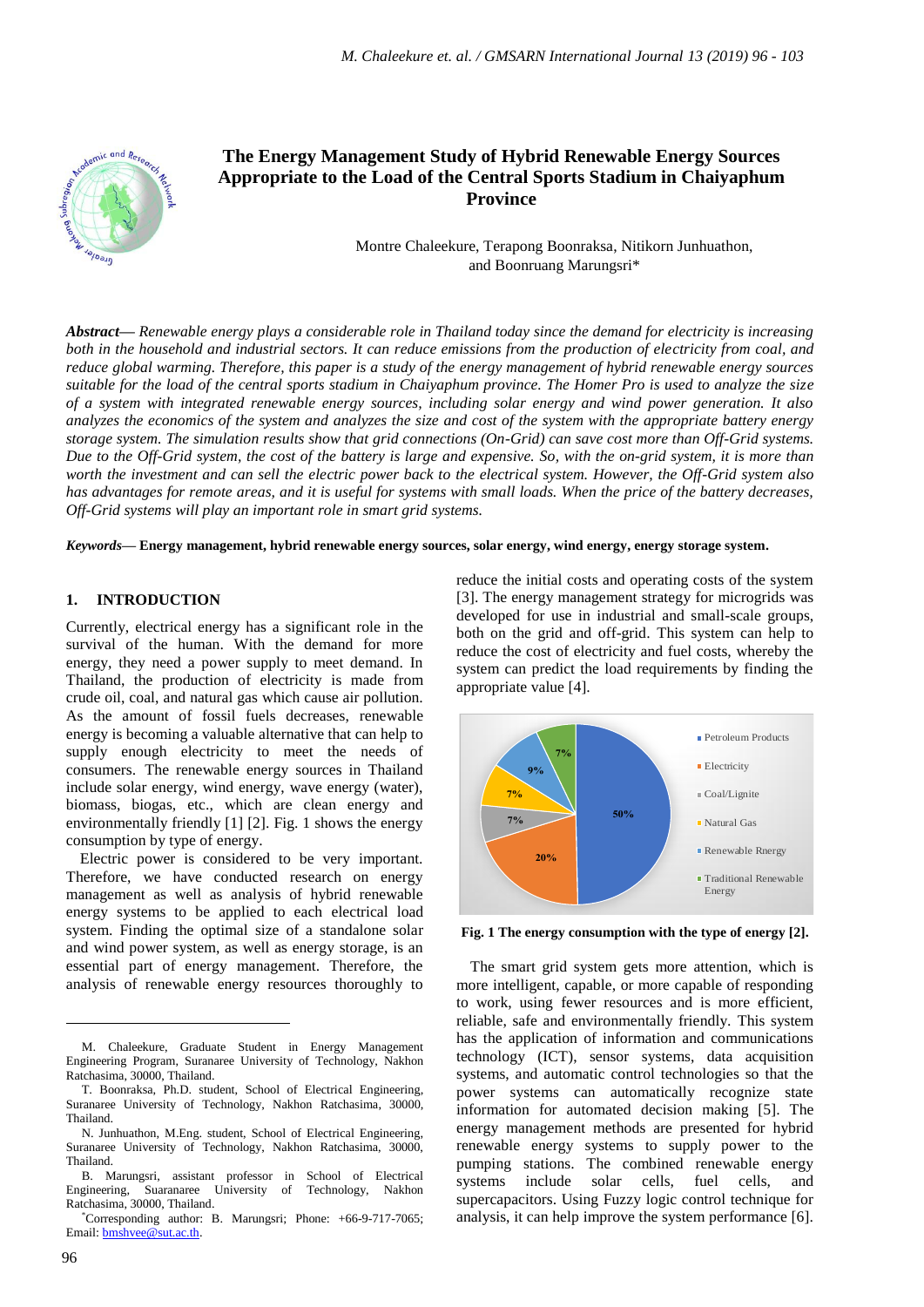The optimization of the microgrid system using multiple renewable sources is a sophisticated system enhancement. The particular swarm optimization techniques have been applied to analysis [7]. One of the essential factors for the excellent performance of an electrical system is to provide sufficient power to the system. Higher load requirements lead to insecurity and inadequate power supply. The electrical system must be a good correlation between the demand and the available supply to ensure the system stability.In 2011, household energy consumption in Thailand was in third place of total energy consumption. Also, the demand is also rapidly increasing, close to the energy produced [8], [9]. The renewable energy sources in Thailand have increased dramatically since 2006. This is because the Thai government has the policy to support the renewable energy and clean energy, which has a strategic plan for the country, with incentives for subsidies for biomass and solar power [10]. Fig. 2 shows the proportion of fuel used to generate electricity in the system of EGAT in 2018. In the use of renewable energy sources, whether solar or wind energy, it is necessary to examine the environmental impact of producing such energy. It also analyzes and examines the impact on human health, ecological quality, and resource consumption, especially biomass power plants with the most significant environmental impact [11].



**Fig. 2 The proportion of fuel used to generate electricity in the system of EGAT in 2018 [17].**

Chaiyaphum province is one of the few areas in Thailand that has the best solar and wind power potential. In order to take advantage of these energies, it is necessary to study the energy management of hybrid renewable energy sources in Chaiyaphum province. Using the HOMER software for analyze to analyzing the renewable energy management to suit the electrical load of this case study. It is the most beneficial use of natural resources, which can reduce the electric charge to a case study area and is a model for other areas.

#### **2. METHODOLOGY**

This section describes the theories, techniques for analyzing using the HOMER software, the potential of the area, the case study and the electrical load of the study area.

#### *2.1 HOMER Pro Software*

Nowadays, there are several software that has been

developed for the design and planning for the production of electricity from renewable energy around the world. HOMER software is a commercially used software developed by the National Renewable Energy Laboratory (NREL), which is a powerful tool for the simulation of hybrid renewable energy sources [12], [13]. The HOMER software can be used to increase the efficiency of renewable energy systems by considering the system's current cost in different configurations and can check the impact of various loads. HOMER software can simulate similar renewable energy technologies and components available. The results are very detailed for analysis and evaluation, considering the possible combinations of technologies and the different sizes of renewable energy sources, and it can work quickly in multiple conditions. The results may be useful in studying, configuring the system, and optimizing the system [14]. So, Homer version 3.11.2 is used for system simulation in this study, which is a form of renewable energy systems that include PV and WG hybrid system being integrated with the battery energy storage system (BESS), with both models, On-Grid and Off-Grid.



**Fig. 3 The study area, the central sports stadium in Chaiyaphum Province.**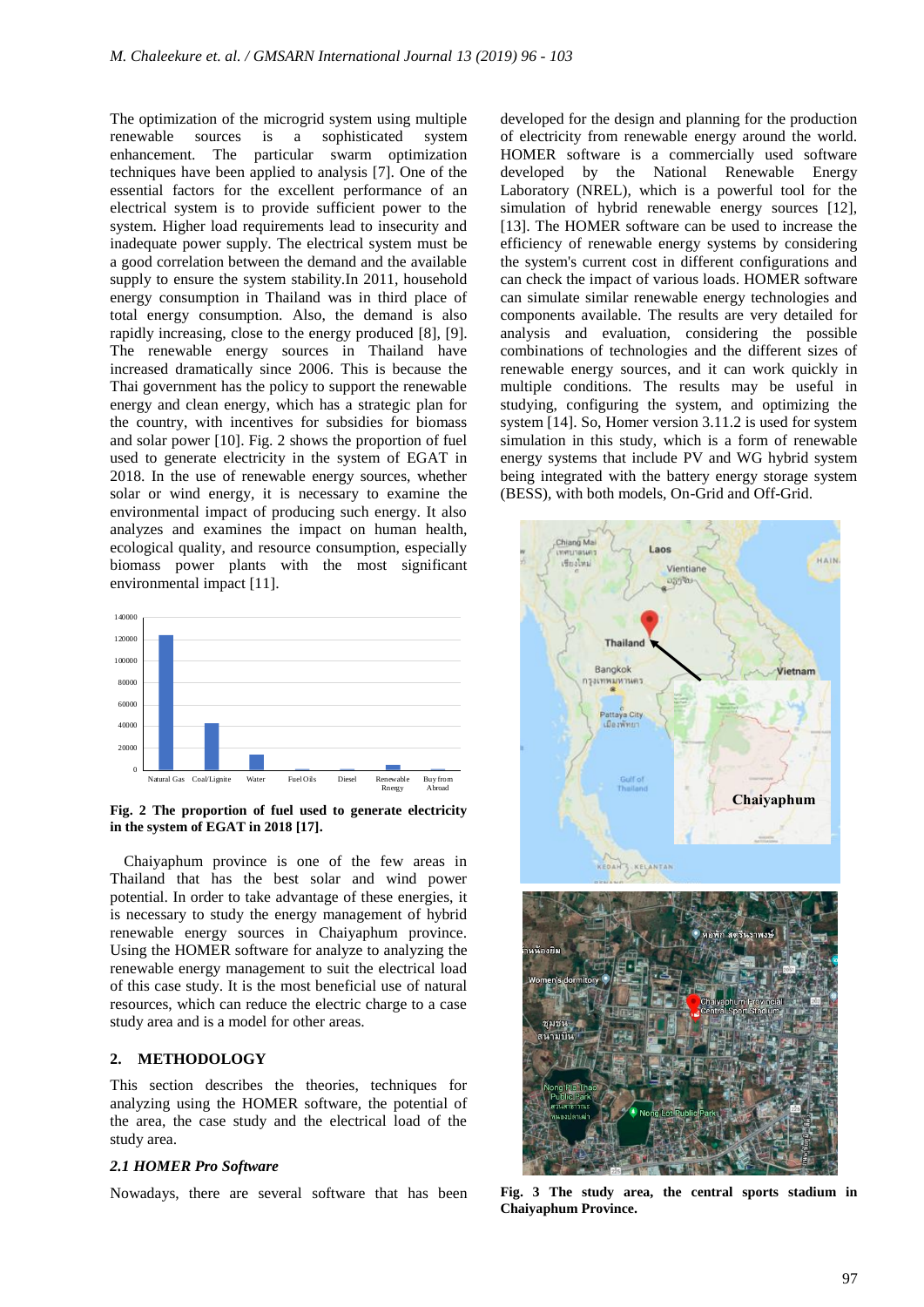# *2.2 Study Area*

The study area for this research was the central sports stadium in Chaiyaphum Province as shown in Fig. 2. Chaiyaphum Province is located in the northeast of Thailand, while the central sports stadium is under the control of the Chaiyaphum Provincial Administrative Organization. They focus on renewable energy and hybrid renewable energy systems, so this area was selected for this study.

## *Wind potential in the study area*

Wind energy is a natural energy that can be utilized by generating electricity using wind turbines. Wind turbines can change the kinetic energy from the motion of wind into mechanical energy before producing electricity, and the wind power generation is not harmful to the environment. The wind speed data of the study area was measured from the Chaiyaphum Station of Thailand Meteorological Department [15]. A month's average maximum wind speed is 6.07 m/s, the minimum wind speed 4.49 m/s and the average annual wind speed 5.35 m/s measured at the height of 50 m.

#### *Solar potential in the study area*

Solar energy is a clean, pollution-free natural energy that has been used extensively throughout the world. It is a high potential renewable energy that can be used extensively, especially the use of solar energy to produce electricity. It can enhance the stability of the power system and also reduce global warming to one another. Solar cells are electronic devices created to convert solar energy into electricity. Solar power generation has the highest efficiency in daytime operation, which corresponds to peak load applications in the daytime. In Thailand, the highest average sunshine area is in the northeastern part of the country, and the intensity of solar radiation is in the range of  $20-24$  MJ/m<sup>2</sup>/day [16]. In Chaiyaphum province, annual solar radiation is

measured, with the average annual average of 6.04  $kWh/m<sup>2</sup>$  in April and the lowest average power of 4.760 kWh/m<sup>2</sup>. In the study area, the average solar energy was 5.17 kWh/m<sup>2</sup> and average ambient temperature 20  $^{\circ}$ C.

## *2.3 Load assessment of the study area*

Before selecting any type or size of the renewable energy system, it is necessary to estimate the electrical load carefully. The electrical load data are based on the existing electrical load data of the center sports stadium of the year 2017, which was measured by the installation of a data collection system through the Provincial Electricity Authority. The main electrical load at Chaiyaphum central stadium is the general lighting system, incandescent spotlight, and electric water pumping system. The maximum electric load occurred during May and June, which was calculated by the Homer program as a potential electrical load in the future, averaging 331.6 kWh/day and 120,450 kWh/yr. with a maximum power of  $85.64 \text{ kW}$  [17]. Fig. 6 and Fig. 7 show the characteristics of the daily electrical load curve and monthly electrical load curve, respectively.



**Fig. 6. The daily electrical load curve.**



**Fig. 4 The data of annual average wind speed for the study area, Chaiyaphum Province.**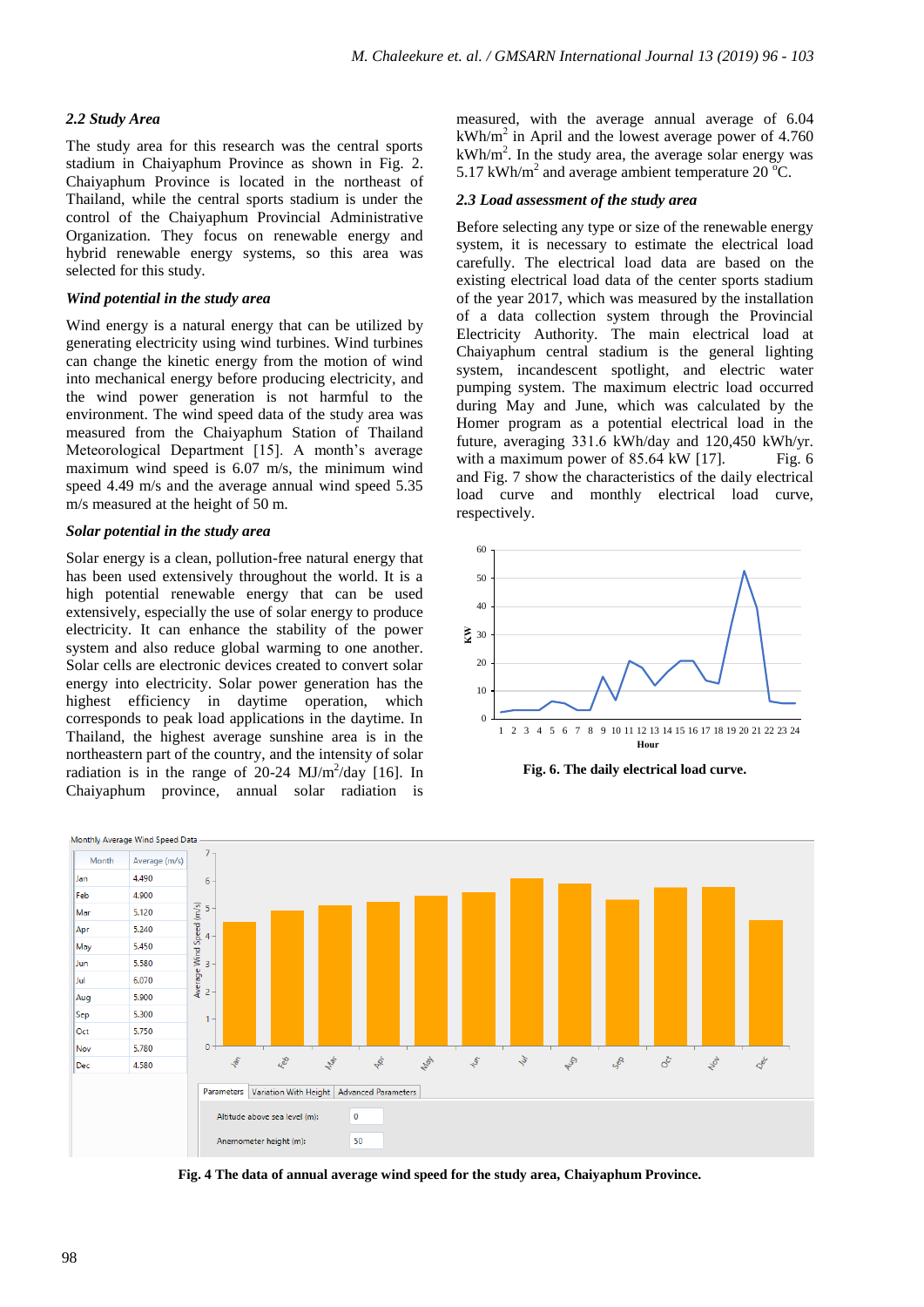

**Fig. 5 The data of annual average solar energy for the study area, Chaiyaphum Province.**



**Fig. 7 The monthly electrical load curve.**

#### **3. DESIGNING ON-GRID AND OFF-GIRD RENEWABLE SYSTEMS**

The subsystem size is determined by the relationship between the electrical energy demands of the electrical load of the Chaiyaphum central stadium with the system type using the HOMER software. In order to find the appropriate subsystem size of the electrical load on the system, choose the system components from the HOMER software for On-Grid and Off-Grid renewable systems. Fig. 8 shows the grid-connected system consisting of a PV array, wind turbine, converter, and grid for a backup system. Fig. 9 shows an Off-Grid system consisting of a PV array, wind turbine, converter, and batteries for a backup system.



**Fig. 8 On-Grid renewable system.**



**Fig. 9 Off-Grid renewable systems.**

**Seasonal Profile**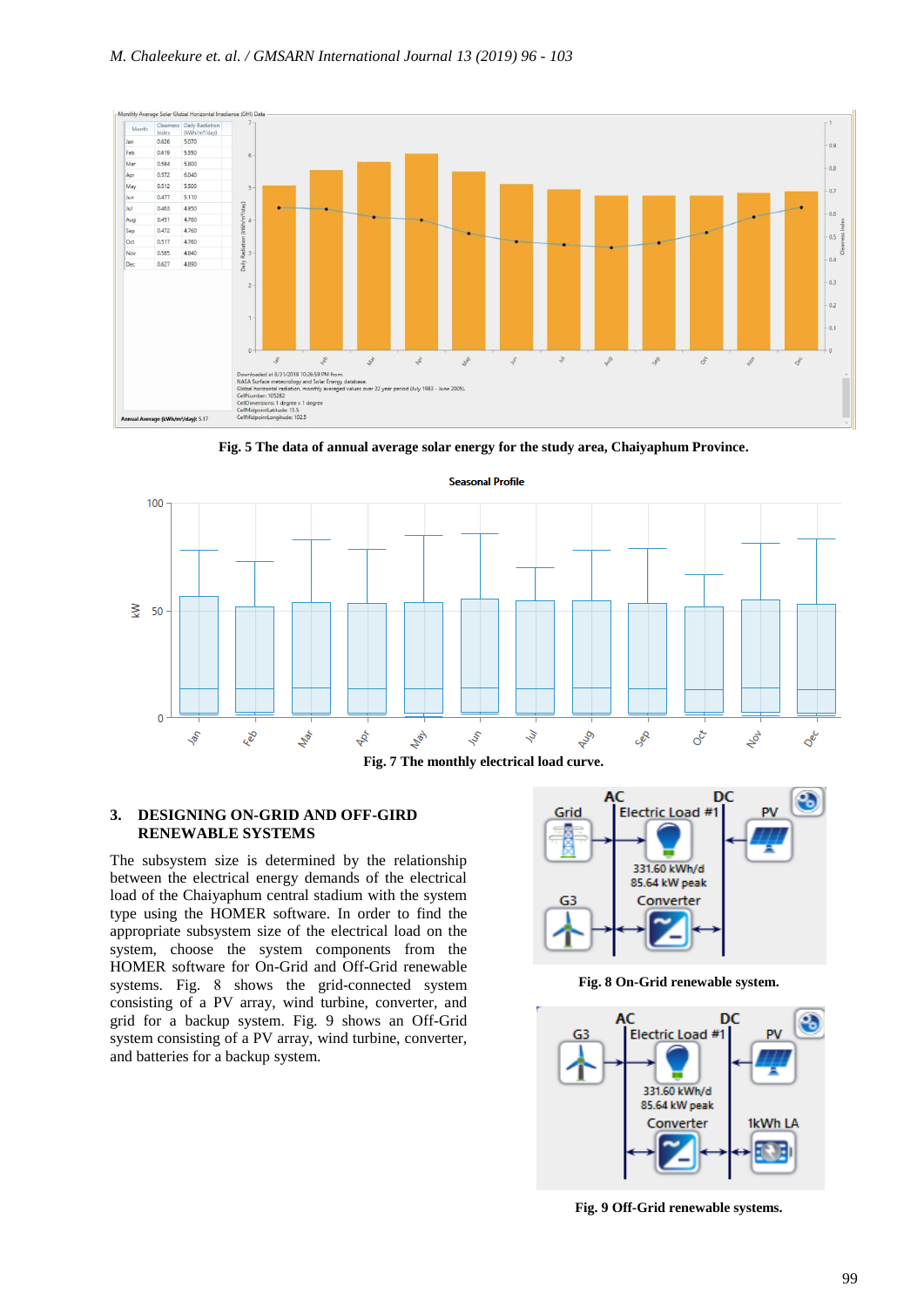After the renewable energy system connects to the program, to give the experimental results which were closest to the actual values, some parameters must be set such as the equipment, installation, and maintenance costs as well as the purchase and the sale rate of electricity. Table 1: shows the cost of equipment in renewable energy systems, which the EPA has determined the purchase price of electricity produced from renewable energy of 6.01 baht/kWh and the electricity is charged with 4.35 baht/kWh [23], [24]. After entering the information into the program, the simulation results are shown in the section below.

# **4. SIMULATION RESULTS**

The simulation results of this study show the size of the subsystem of renewable energy sources and the cost of investment. Fig. 11 shows the results of the On-Grid cost analysis of the renewable energy system. Fig. 14 shows the simulation results of the renewable energy system. A combination of hybrid renewable energy sources combined to produce the electricity and supply to the load was used.

# *4.1 On-Grid cost analysis of Renewable Energy system*

The grid connection system uses grid systems as a

backup power source. The monthly average electricity production is shown in Fig. 10. Fig. 12 shows the production and consumption of electricity in the On-Grid system. In the component architecture for PV (kW), optimizing capabilities by selecting 70 kW and WG of 18 kW are combined to meet the maximum power load, and converter 301 kW. The cost will calculate the total cost of the system for 25 years. The COE (cost of energy) is 0.0115 USD, NPC (Net Present Cost) 27,307 USD and initial cost for the system 47,380 USD.

# *4.2 Off-Grid cost analysis of Renewable Energy system*

In the systems that are not connected to the grid, the system uses battery power and has a larger size of renewable energy systems. The average monthly electricity production of this system is shown in Fig.13, and the production and consumption of electricity for the Off-grid system is shown in Fig.15. HOMER selects the solar cell size 135 kW, the wind turbine 42 kW, the battery 962 kWh and the converter 93.2 kW are based on the specified electrical load. The cost will calculate the total system cost for 25 years. So, the COE (cost of energy) is 0.163 USD, NPC (Net Present Cost) 255,589 USD, and the initial cost for the system is 193,932 USD.

| Equipment         | Equipment cost<br>(USD) | Installation and Transportation costs<br>(USD) | Maintenance costs/year<br>(USD) |
|-------------------|-------------------------|------------------------------------------------|---------------------------------|
| Wind Turbine 3 kW | 2,809.85                | 244.33                                         | 24.43                           |
| PV array 330 W    | 128.28                  | 24.43                                          | 6.10                            |
| Battery 1 kWh     | 100.9                   | 3.05                                           | 1.53                            |
| Converter         | 55.05                   | 1.53                                           | 1.53                            |

**Table. 1 Cost of Equipment in Renewable Energy Systems [18-22]**





**Fig. 11 The simulation result of On-Grid power system.**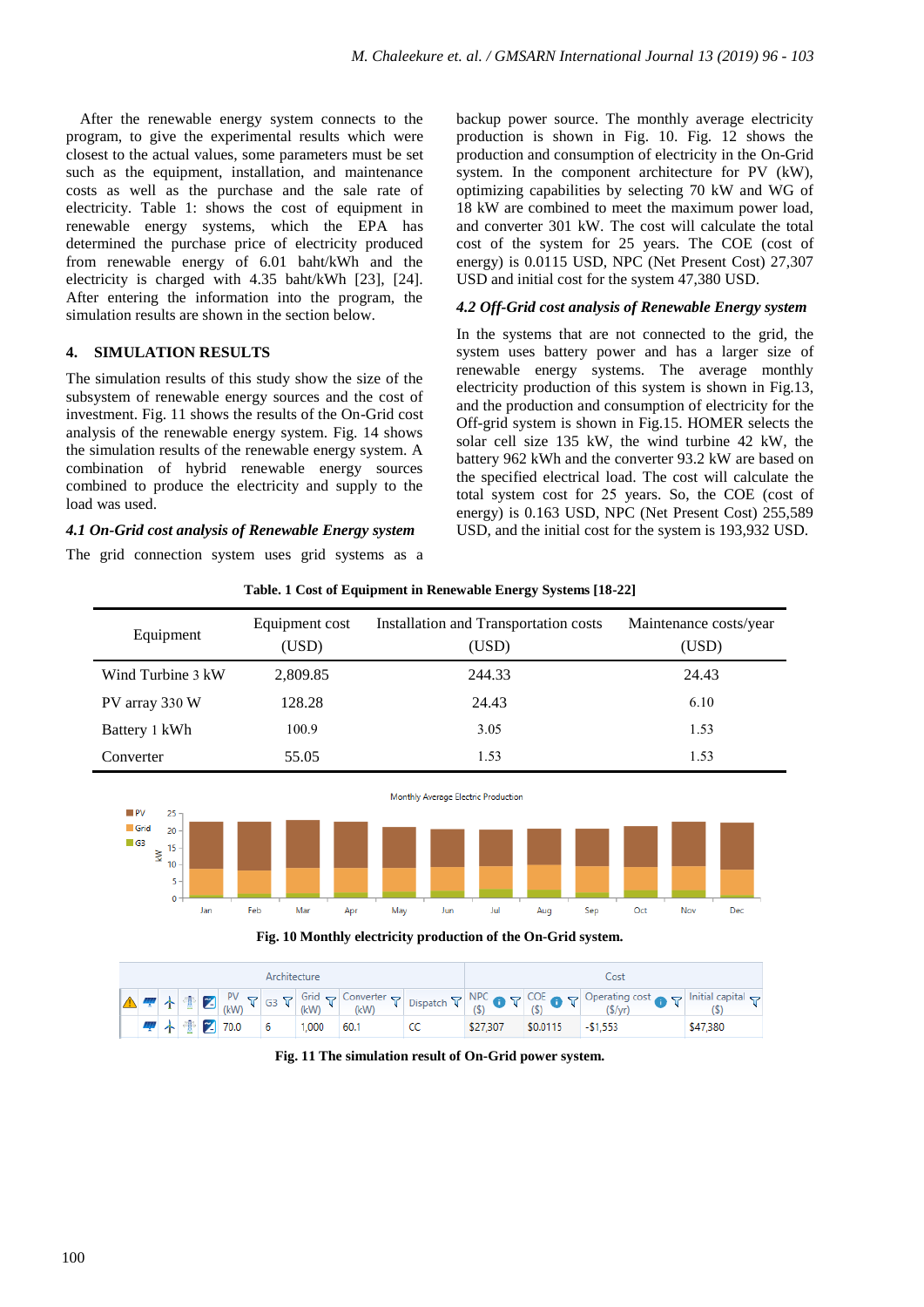| Production            | $kWh/yr$ % |      |
|-----------------------|------------|------|
| Generic flat plate PV | 109.892    | 58.1 |
| Generic 3 kW          | 16,891     | 8.92 |
| <b>Grid Purchases</b> | 62,470     | 33.0 |
| Total                 | 189,252    | 100  |
|                       |            |      |
|                       |            |      |
|                       |            |      |

#### **Fig. 12 Production and consumption of electricity (On-Grid).**



**Fig. 13 Monthly electricity production of the Off-Grid system.**

| Architecture |  |  |  |  |                                     |  | Cost |  |                   |                                                                                                                                                                                                                                                                                                                                                                                                                                                                                                                                                                                                                                                                |           |
|--------------|--|--|--|--|-------------------------------------|--|------|--|-------------------|----------------------------------------------------------------------------------------------------------------------------------------------------------------------------------------------------------------------------------------------------------------------------------------------------------------------------------------------------------------------------------------------------------------------------------------------------------------------------------------------------------------------------------------------------------------------------------------------------------------------------------------------------------------|-----------|
|              |  |  |  |  |                                     |  |      |  |                   | $\boxed{\blacktriangle} \begin{array}{c} \blacksquare \end{array} \begin{array}{c} \blacktriangleright \end{array} \begin{array}{c} \blacktriangleright \end{array} \begin{array}{c} \blacktriangleright \end{array} \begin{array}{c} \blacktriangleright \end{array} \begin{array}{c} \blacktriangleright \end{array} \begin{array}{c} \blacktriangleright \end{array} \begin{array}{c} \blacktriangle \end{array} \begin{array}{c} \blacktriangleright \end{array} \begin{array}{c} \blacktriangle \end{array} \begin{array}{c} \blacktriangleright \end{array} \begin{array}{c} \blacktriangleright \end{array} \begin{array}{c} \blacktriangleright \end{$ |           |
|              |  |  |  |  | $\sqrt{4}$ $\frac{1}{2}$ 135 14 962 |  | 93.2 |  | \$255.589 \$0.163 | \$4,769                                                                                                                                                                                                                                                                                                                                                                                                                                                                                                                                                                                                                                                        | \$193,932 |



 $\sim$ 

| Production            | kWh/yr      | %      |
|-----------------------|-------------|--------|
| Generic flat plate PV | 211,600     | - 84.3 |
| Generic 3 kW          | 39.411      | 15.7   |
| Total                 | 251.012 100 |        |

| Consumption     | kWh/yr  | - %   |
|-----------------|---------|-------|
| AC Primary Load | 120,954 | - 100 |
| DC Primary Load |         |       |
| Deferrable Load |         |       |
| Total           | 120.954 | - 100 |

the control of the control of the con-

| Quantity                  | kWh/yr |         | % |        |  |
|---------------------------|--------|---------|---|--------|--|
| <b>Excess Electricity</b> |        | 110,936 |   | 44.2   |  |
| Unmet Electric Load       | 79.6   |         |   | 0.0658 |  |
| Capacity Shortage         | 120    |         |   | 0.0994 |  |
|                           |        |         |   |        |  |
| Quantity                  |        | Value   |   | Units  |  |
| <b>Renewable Fraction</b> |        | 100     |   | %      |  |
| Max. Renew. Penetration   |        | 4.538   |   | %      |  |

**Fig. 15 Production and consumption of electricity (Off-Grid).**

| System                | PV (USD)  | $G3$ (USD) | Grid (USD)               | <b>Battery</b><br>(USD) |          | Converter (USD) Total cost (USD) |
|-----------------------|-----------|------------|--------------------------|-------------------------|----------|----------------------------------|
| On-Grid power system  | 44,659.37 | 18.957.99  | - 40.841.98              | -                       | 4,531.37 | 27,306.75                        |
| Off-Grid power system | 85,993.06 | 44,235.31  | $\overline{\phantom{a}}$ | 118,333.95              | 7,026.55 | 255,588.86                       |
|                       |           |            |                          |                         |          |                                  |

**Table. 2 Comparative Costs of On-Grid and Off-Grid System**

#### **Table. 3 Electricity Productions**

| System                | Generic flat plate PV | Generic 3 kW     | Grid purchases   | Total             |
|-----------------------|-----------------------|------------------|------------------|-------------------|
| On-Grid power system  | 109,892 kWh/yr.       | $16,891$ kWh/yr. | $62,470$ kWh/yr. | 189,252 kWh/yr.   |
| Off-Grid power system | $211,600$ kWh/yr.     | 39,411 kWh/yr.   | $\sim$           | $251,011$ kWh/yr. |

Table 2 shows the comparative costs of On-Grid an Off-grid system. On-Grid system had a Total cost of less than Off-Grid system up to 10 times. Due to the On-Grid system, the electricity can be sold back to the grid, which can reduce costs. The Off-Grid system requires more power generation units than the On-Grid system, and with a large battery energy storage system, Off-Grid systems had a total higher cost.

Table 3 shows electricity production; the On-Grid

system generates 189,252 kWh/yr of electricity, which is less than the Off-Grid system that can produce 253,011 kWh/yr. Due to the On-Grid systems having the less power generation unit and can purchase the electricity from the power grid (62,470 kWh/yr). It is used as a backup at peak load and during the night. The simulation results of hybrid renewable energy system show the appropriate to the electrical load of the Central Sports Stadium in Chaiyaphum Province.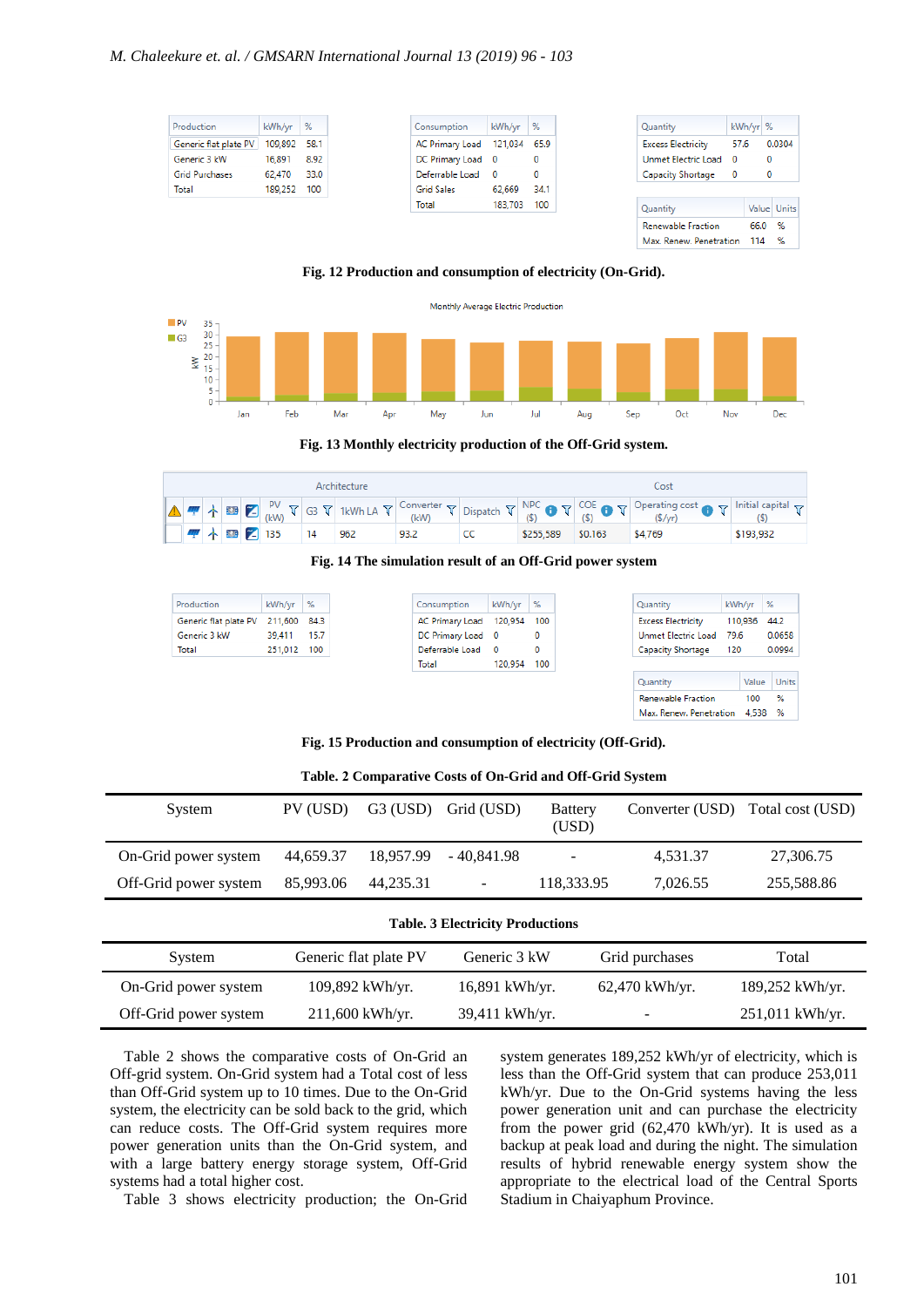The On-Grid hybrid renewable energy system is obtained as the best case from this study. The renewable energy sources are wind and solar energy that are 70 kW solar system and a low-speed wind turbine of 18 kW. The size of the solar system is selected more significant than the wind energy because of its lower cost. The Off-Grid systems are so large that they provide enough electricity to load as they are not connected to the electrical system, and the energy is stored in the battery for backup power.

The obtained results can evaluate by comparison with the Frisk's research [25]. The Author in [25] simulated and optimized the hybrid renewable energy system for application on a Cuban farm. The renewable energy sources were PV, wind, biogas, and battery. The annual average electrical load of the system was 264 kWh/day; the peak load was 26.34 kW. As a result, the authors installed a PV system 100 kW and wind 10 kW. The hybrid system (Off-Grid) can produce the electricity 222,374 kWh/yr. The Total cost of the system 419,000 USD. Compared to the study results, the size of the installed system and the amount of electricity produced were comparable. The price of the system is high, probably due to the cost of each component is not equal, some components may be expensive. For comparison, this results show the installation size of the hybrid system that tends to go in the same way.

# **5. CONCLUSION**

The energy management of renewable energy sources is essential in making the most of the energy conversion and use of natural energy. In the study area, the electric load of the center sports stadium in Chaiyaphum Provincial, using the 1-year electricity data from the Provincial Electricity Authority was used. It is used as the basis for analyzing subsystems of integrated renewable energy systems and analyzing system interactions between solar cells, wind turbines, battery, and other devices, both On-Grid and Off-Grid system.

The grid connection system uses grid systems as a backup power source. This article analyzes the cost of On-Grid and Off-Grid hybrid renewable energy systems at the center sports stadium in Chaiyaphum Provincial. The simulation results show that grid connections (On-Grid) can save cost more than Off-Grid systems. Due to the Off-Grid system, the cost of the battery is large and expensive. So, with the On-Grid system, it is more than worth the investment and can sell the electric power back to the electrical system. However, the Off-grid system also has advantages for remote areas, and it is useful for systems with small loads. When the price of the battery decreases, Off-Grid systems will play an essential role in the smart grid systems.

## **ACKNOWLEDGMENT**

The authors are grateful to the Suranaree University of Technology, Thailand, for providing the laboratory and the financial support.

#### **REFERENCES**

- [1] Chaleekure, M., Boonraksa, T., Junhuathon, N., and Marungsri, B. (2018). Optimal Design of Hybrid Renewable Energy Generation Sources Integrated with Battery Energy Storage System; A Case Study of Nongplathao Park, Chaiyaphum Provincial Administration Organization, Thailand. *Proceedings of the 2018 2nd International Conference on Electrical Engineering and Automation (ICEEA 2018).* doi:10.2991/iceea-18.2018.18.
- [2] Renewable energy, biomass, Minister of energy in Thailand, Retrieved August 20, 2018, Available online:

[http://www.thailandenergyeducation.com/assets/med](http://www.thailandenergyeducation.com/assets/media/A004.pdf) [ia/A004.pdf.](http://www.thailandenergyeducation.com/assets/media/A004.pdf)

- [3] Zhou, W., Lou, C., Li, Z., Lu, L., and Yang, H. (2010). Current status of research on optimum sizing of stand-alone hybrid solar–wind power generation systems. *Applied Energy*, 87(2), 380-389. doi:10.1016/j.apenergy.2009.08.012.
- [4] Liu, Y., You, S., and Liu, Y. (2017). Study of Wind and PV Frequency Control in U.S. Power Grids—EI and TI Case Studies. *IEEE Power and Energy Technology Systems Journal*, 4(3), 65-73. doi:10.1109/jpets.2017.2744559.
- [5] Smart Grid, Minister of energy in Thailand (2560), Retrieved August 20, 2018, Available online: [http://www.doeb.go.th/kmv2/smart-grid190560.pdf.](http://www.doeb.go.th/kmv2/smart-grid190560.pdf)
- [6] Chaouali, H., Othmani, H., Selméne, M., Mezghani, D., and Mami, A. (2017). Energy Management Strategy of a PV/Fuel Cell/Supercapacitor Hybrid Source Feeding an off-Grid Pumping Station. *International Journal of Advanced Computer Science and Applications*, 8(8). doi:10.14569/ijacsa.2017.080832.
- [7] Maleki, A., Rosen, M., and Pourfayaz, F. (2017). Optimal Operation of a Grid-Connected Hybrid Renewable Energy System for Residential Applications. *Sustainability*, 9(8), 1314. doi:10.3390/su9081314.
- [8] H. Swalehe, P. V. Chombo, and B. Marungsri, Appliance Scheduling for Optimal Load Management in Smart Home Integrated with Renewable Energy by Using Whale Optimization Algorithm, *GMSARN International Journal*,  $12(2018), 65 - 75.$
- [9] Energy Statistics & Information, Department of Alternative Energy Development and Efficiency, Ministry of energy in Thailand, Retrieved August 20, 2018, Available online: [http://www.dede.go.th/ewt\\_news.php?nid=42079.](http://www.dede.go.th/ewt_news.php?nid=42079)
- [10]P. Gamonwet, S. Dhakal, and K. Thammasiri, The Impact of Renewable Energy Pricing Incentive Policies in Thailand, *GMSARN International Journal*, 11(2017), 51 – 60.
- [11]W. Khaenson, S. Maneewan, and C. Punlek, Life Cycle Assessment of Power Generation from Renewable Energy in Thailand, *GMSARN International Journal,* 10(2016), 145 – 156.
- [12]A. Stiel, M. Skyllas-Kazacos, Feasibility Study of Energy Storage Systems in Wind/ Diesel